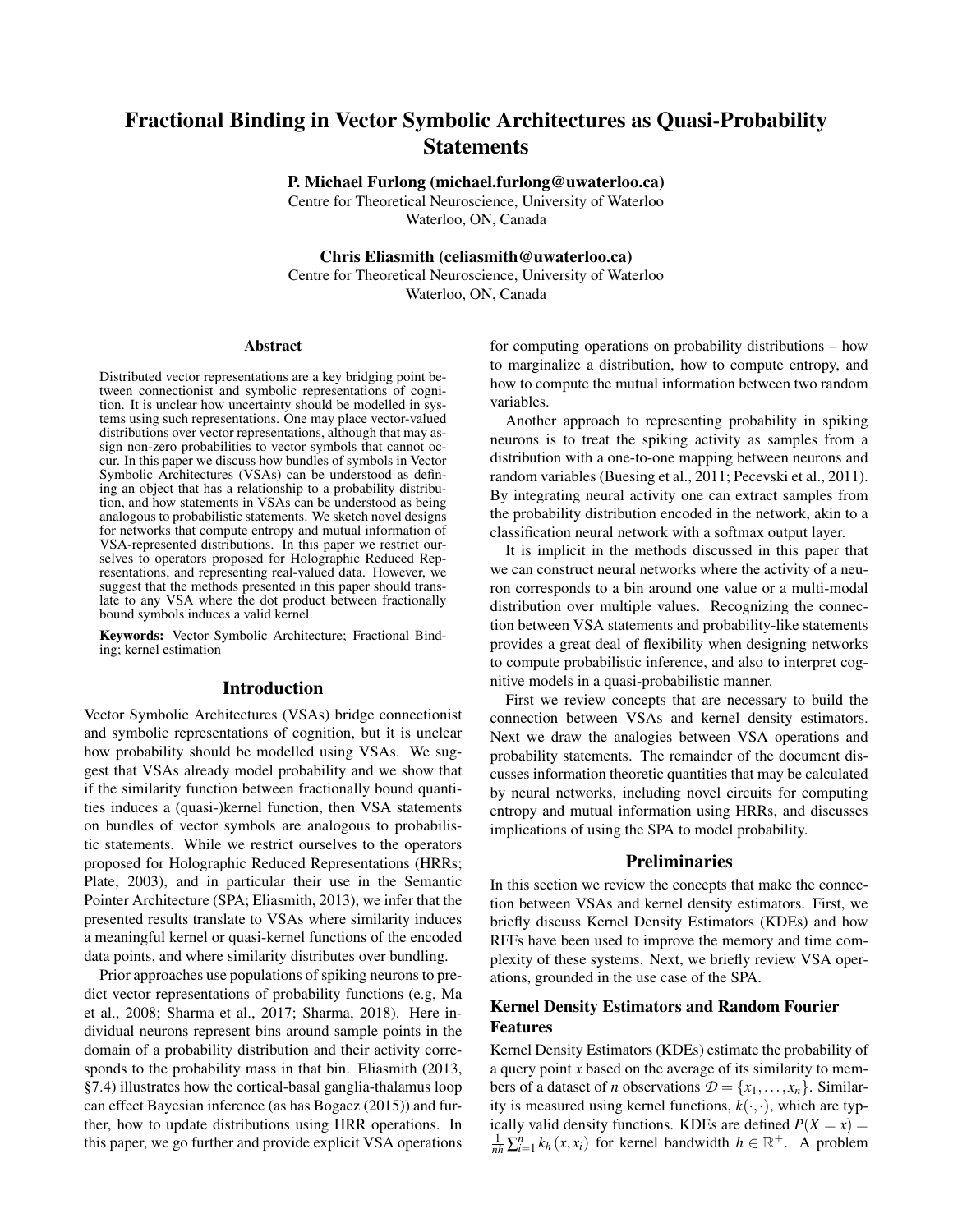with KDEs is the memory required to maintain the dataset, *D*, which can grow without bound, as does the time to compute a query. Rahimi et al. (2007) addressed this problem for KDEs and other kernel machines with the introduction of Random Fourier Features (RFFs).

RFFs project data into vectors so that the dot product between two vectors approximates a kernel function, *i.e.*  $k(x, y) \approx \phi(x) \cdot \phi(y)$ . The data projection is computed  $\phi(x) =$  $(e^{i\omega_1 x}, \dots e^{i\omega_d x})^T$ , where the frequency components  $\omega_i$  are i.i.d samples from some probability distribution  $G(\omega)$ . The choice of  $G(\omega)$  determines the kernel induced by the dot product<sup>1</sup>, and as  $d \rightarrow \infty$  the kernel approximation is exact.

With RFFs, linear methods can approximate nonlinear kernel methods. Kernels that can be approximated with RFFs of dimensionality  $d < n$  improve the memory and time complexity of querying a KDE from linear in the number of samples (*n*) to linear in the feature representation dimensionality (*d*). We can see the memory benefits by applying the kernel approximation to the definition of a KDE:

$$
P(X = x) = \frac{1}{nh} \sum_{i=1}^{n} \phi\left(\frac{x}{h}\right) \cdot \phi\left(\frac{x_i}{h}\right)
$$

Because the dot product distributes over the summation, we can rewrite it as:

$$
P(X = x) = \phi\left(\frac{x}{h}\right) \cdot \frac{1}{nh} \sum_{i=1}^{n} \phi\left(\frac{x_i}{h}\right)
$$

For a fixed dataset, the term  $\frac{1}{nh} \sum_{i=1}^{n} \phi\left(\frac{x_i}{h}\right)$  is a vector, making the complexity of querying the KDE  $O(d)$ , instead of  $O(n)$ . The EXPoSE algorithm (Schneider, Ertel, & Ramos, 2016; Schneider, 2017), for example, uses RFFs for fast anomaly detection in large datastreams in finite memory. Fourier features have also been applied to Gaussian Process Regression (Rahimi et al., 2007; Mutny & Krause, 2019). As we will discuss next, there is a connection between RFFs and the generation of random vectors used in fractional binding in VSAs.

### Vector Symbolic Architectures

VSAs represent symbols as vectors, and provide operators for acting on those symbol vectors. The symbols can represent discrete concepts, like integers or other atomic symbols, real-valued quantities, and even data structures (Eliasmith, 2013; Voelker et al., 2021; Kleyko et al., 2021). We focus on a special type of vector symbol called a Spatial Semantic Pointer (SSP; Komer, 2020). Algorithm 1 is one possible algorithm for generating new vector symbols, called every time a new vector symbol is needed. There are two choices that can be made in this procedure: the distribution used for generating the frequency components,  $\theta_{i,j}$ ; and the dimensionality of the vector, *d*. Like with RFFs, different generating functions for the frequency components induces different kernel functions (Frady et al., 2021), and can provide improvements in the efficiency of the representation, (Komer, 2020; Dumont & Eliasmith, 2020), but we will use a uniform distribution over the frequency components. This leaves the choice of dimensionality as a choice constrained by application specific needs.

Algorithm 1 An algorithm for generating vector symbols to encode *m*-dimensional data.  $\mathcal{U}(\cdot,\cdot)$  is the uniform distribution and  $\mathcal{F}^{-1}$  indicates the inverse Fourier transform.

function GENERATE VECTOR(*d*, *m*)  $\Theta_{\mathbf{X}} = (\Theta_{X,j,k}) \in \mathbb{R}^{d \times m} s.t. \Theta_{X,j,k} \sim \mathcal{U}(-\pi,\pi)$  $X \leftarrow \mathcal{F}^{-1}$  {e<sup>iΘx</sup>} return X

Vectors generated by Algorithm 1 are both unit vectors and *unitary* vectors, meaning that the magnitude of all frequency components is 1. This property has two benefits: repeated convolution preserves the vector's magnitude; and the dot product is preserved up to scale between the Fourier and time domains. That is, for two vector symbols,  $X_1, X_2$ , it is the case that  $wX_1 \cdot X_2 = \mathcal{F}\{X_1\} \cdot \mathcal{F}\{X_2\}$  for some  $w \in \mathbb{R}$  (Voelker, 2020).

With symbols defined we now turn to SPA operations. The four operators used in this document are *similarity*, *bundling*, *binding*, and *unbinding*. *Similarity*, ·, compares two vector symbols. In the SPA *similarity* is the vector dot product. For two vectors,  $x, y \in \mathbb{R}^d$ , when  $x = y$ ,  $x \cdot y$  should be 1, and when  $x \neq y$ ,  $x \cdot y \approx 0$ .

*Bundling*, also called *collecting* or *superposition*, denoted +, combines two vectors into a new vector that maintains some similarity with its constituent elements, *i.e.*,  $x \cdot (x + y)$ and  $y \cdot (x + y)$  should both be relatively large. In the SPA bundling is vector addition. Bundles of vectors can be understood as a set of the constituent symbols. Similarity distributes over bundling,  $x \cdot (y + z) = x \cdot y + x \cdot z$ , meaning the sum of similarity between a vector and all elements of a bundle can be computed with one operation.

*Binding*, denoted ⊗, combines two vector symbols into a new symbol that is dissimilar to either of the constituent components, *i.e.*  $x \cdot (x \otimes y) \approx 0$  and  $y \cdot (x \otimes y) \approx 0$ . We implement binding with circular convolution<sup>2</sup>, denoted ⊛. We will use ⊗ as notation except where we exploit properties of circular convolution. Binding is the basis for representing numbers. For integers, one generates a vector symbol, X, referred to as an *axis vector*, and binds it with itself an integer number of times (Komer, 2020; Dumont & Eliasmith, 2020). This is written  $X^n = \bigotimes_{i=1}^n X$ , where  $n \in \mathbb{Z}$ . Since SPA binding is circular convolution, and convolution in the time domain is multiplication in the Fourier domain, we can write  $X^n = \mathcal{F}^{-1} \{ e^{i\Theta_X n} \}.$  Binding can be applied to real-valued numbers, called *fractional binding*, which we will use in this paper extensively (Plate, 1995; Komer, 2020).

<sup>&</sup>lt;sup>1</sup>Depending on the desired kernel, there are more accurate encodings, see Sutherland and Schneider (2015)

<sup>2</sup>The SPA admits other binding operators, *e.g.* the Vector-derived transformation binding of Gosmann and Eliasmith (2019).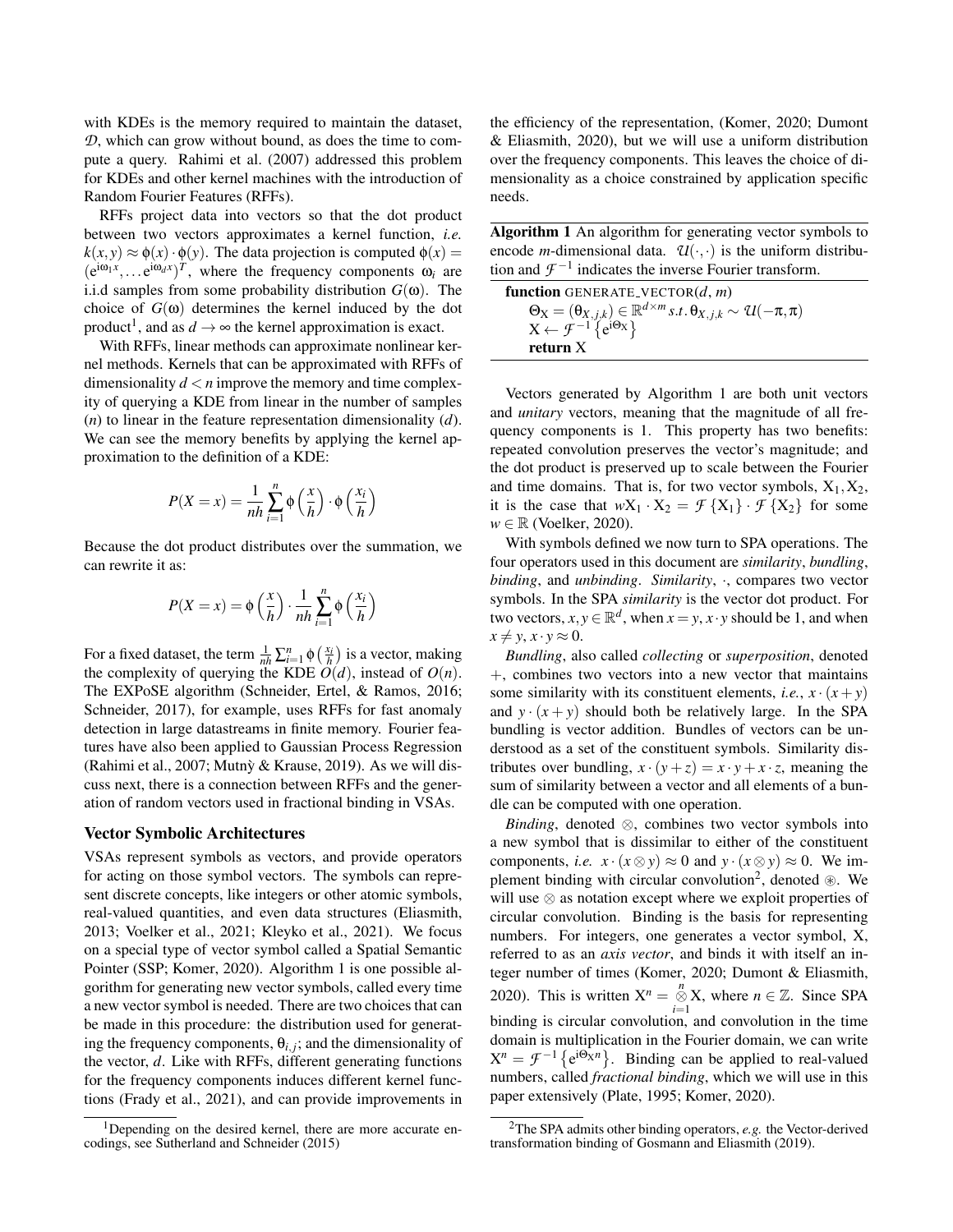*Unbinding*, denoted ⊘, undoes, approximately, the binding operation. Given vector symbols,  $x, y \in \mathbb{R}^d$ , and  $z =$  $x \otimes y$ , then  $x \cdot (z \otimes y) \approx 1$  and  $y \cdot (z \otimes x) \approx 1$ . Unbinding in the SPA can be implemented by binding with an "inverted" vector. The pseudo-inverse of a vector  $x = (x_1, \ldots, x_d)^T$  is  $x^{-1} = (x_1, x_d, x_{d-1}, \ldots, x_2)^T$ . Thus we write unbinding as either  $y \approx z \oslash x$  or  $y \approx z \otimes x^{-1}$ .

With these operations, VSAs can produce models of cognition that map onto populations of neurons, as well as construct complex data structures and programs for neuromorphic hardware (Eliasmith, 2013; Kleyko et al., 2021). Readers interested in other VSAs operators are referred to (Gosmann & Eliasmith, 2019; Neubert et al., 2019; Schlegel et al., 2020). In the following section we show how to interpret VSA statements as density estimators.

## Analogies to Probability Operations

In this section we show how operations in the SPA relate to probability statements. Section 7.4 of (Eliasmith, 2013) outlines one (strict) relationship between operations on vector symbols and probability distributions. We provide a different interpretation of how to convert similarities into probabilities. We assume a fixed dataset,  $\mathcal{D} = \{x_1, \ldots, x_n | x_i \in \mathbb{R}^m\}$  of *n* samples of *m*-dimensional data. We discuss how the VSA operations discussed above imply probability statements.

#### Binding Encodes Data

Fractional binding projects data from some domain  $X \subseteq \mathbb{R}^m$ , into the vector representations of the SPA. Fractional binding is mathematically equivalent to the inverse Fourier transform of data encoded with RFFs. As discussed in (Voelker, 2020), if our semantic pointers are unitary, the dot product is preserved, up to scale. As with RFFs, the frequency component distribution determines the kernel induced under similarity (Sutherland & Schneider, 2015; Frady et al., 2021). In this paper we use the uniform distribution over  $[-\pi,\pi]$  to generate frequency components. We use a length scale parameter, *h*, so when we write  $X^{x/h}$  we mean  $\mathcal{F}^{-1}$   $\{e^{i\Theta_X x/h}\},$  for  $x \in \mathbb{R}^m$ .

In theory, data axes can have different generating distributions for their axis vectors, as long as the generated vectors remain unitary. However, when computing similarity it is important to encode all data with the same axis vectors and length scale parameter(s), *h*. It is beyond the scope of this paper, but these elements may form a concept of a data type for VSAs. We assume that for each data set the axis vectors will be randomly generated once and we will denote data encoded with those vectors and a particular length scale as X*x*/*<sup>h</sup>* .

#### Similarity Computes Probability

The fundamental analogy we are drawing is between computing probability with KDEs and measuring the similarity of a query point with a bundle of fractionally bound vector symbols. We define our estimator as  $\hat{f}(x|\mathcal{D}) = \mathbf{X}^{x/h}$ .  $\frac{1}{nh} \sum_{x_i \in \mathcal{D}} X^{x_i/h}$ . For any domain space  $x \in X \subseteq \mathbb{R}^m$ , we will denote the normalized sum as  $M_{X,n} = \frac{1}{nh} \sum_{x_i \in \mathcal{D}} X^{x_i/h}$ . If we wish to highlight a subdivision of the elements in the vector representation *x* we may denote the sum  $M_{X \times Y,n}$ .



Figure 1: Fourier Integral Estimator, its approximation using 2048-d SSPs, and a KDE using a Gaussian kernel for 100 samples drawn from a GMM, indicated by the shaded region.

Using Algorithm 1 to generate axis vectors, the dot product between two SSPs induces the normalized sinc function (Voelker, 2020), which is a quasi-kernel, as it takes on negative values. Consequently,  $\hat{f}(x|\mathcal{D})$ , is not a KDE, but is the special-case Fourier Integral Estimator (FIE) (Davis, 1975, 1977). An optimal length scale, *h*, exists for the FIE (Glad et al., 2007; Chacón et al., 2007), and can be estimated  $\frac{1}{2}$ by solving the equation  $\|\varphi_n(1/h)\| = \frac{1}{\sqrt{n}}$  $\frac{1}{n+1}$  on  $1/h \in [0, \sqrt{n}],$ where  $\varphi_n(t)$  is the empirical characteristic function (Glad et al., 2007), or by cross validation. Fig. 1 shows the performance of a true FIE, and its approximation using a 2048 dimensional SSP representation.

While the FIE is not a probability estimator, it can be converted to one. Two techniques for doing so are due to Glad *et al.* (Glad et al., 2007, 2003) and Agarwal et al. (2016). Glad et al. (2003) developed corrections for different classes of quasi-kernels. The particular correction for the FIE is:

$$
f_X(x) \approx \max\left\{0, \hat{f}_{\text{FIE}}(x|\mathcal{D}) - \xi\right\}
$$

 $\xi \in \mathbb{R}$  is selected so  $\int_{-\infty}^{\infty} \max\left\{0, \hat{f}_{\text{FIE}}(x|\mathcal{D}) - \xi\right\} dx = 1$ . If we use our VSA implementation of the FIE, we can rewrite the conversion as:

$$
f_X(x) \approx \max\left\{0, X^{x/h} \cdot M_{X,n} - \xi\right\}
$$

By inspection, this conversion is equivalent to a ReLU neuron with a bias,  $b = -\xi$ , and either  $W = M_{X,n}$  or  $W = X^{x/h}$ are the synaptic weights. Letting  $W = M_{X,n}$  frames populations of neurons as estimating the probability of a query point, X*x*/*<sup>h</sup>* , under different distributions, assuming a different  $M_{X,n}$  for each neuron in the population. In this interpretation populations of neurons can be understood as collections of (inexact) density estimators, imprecision compounded by the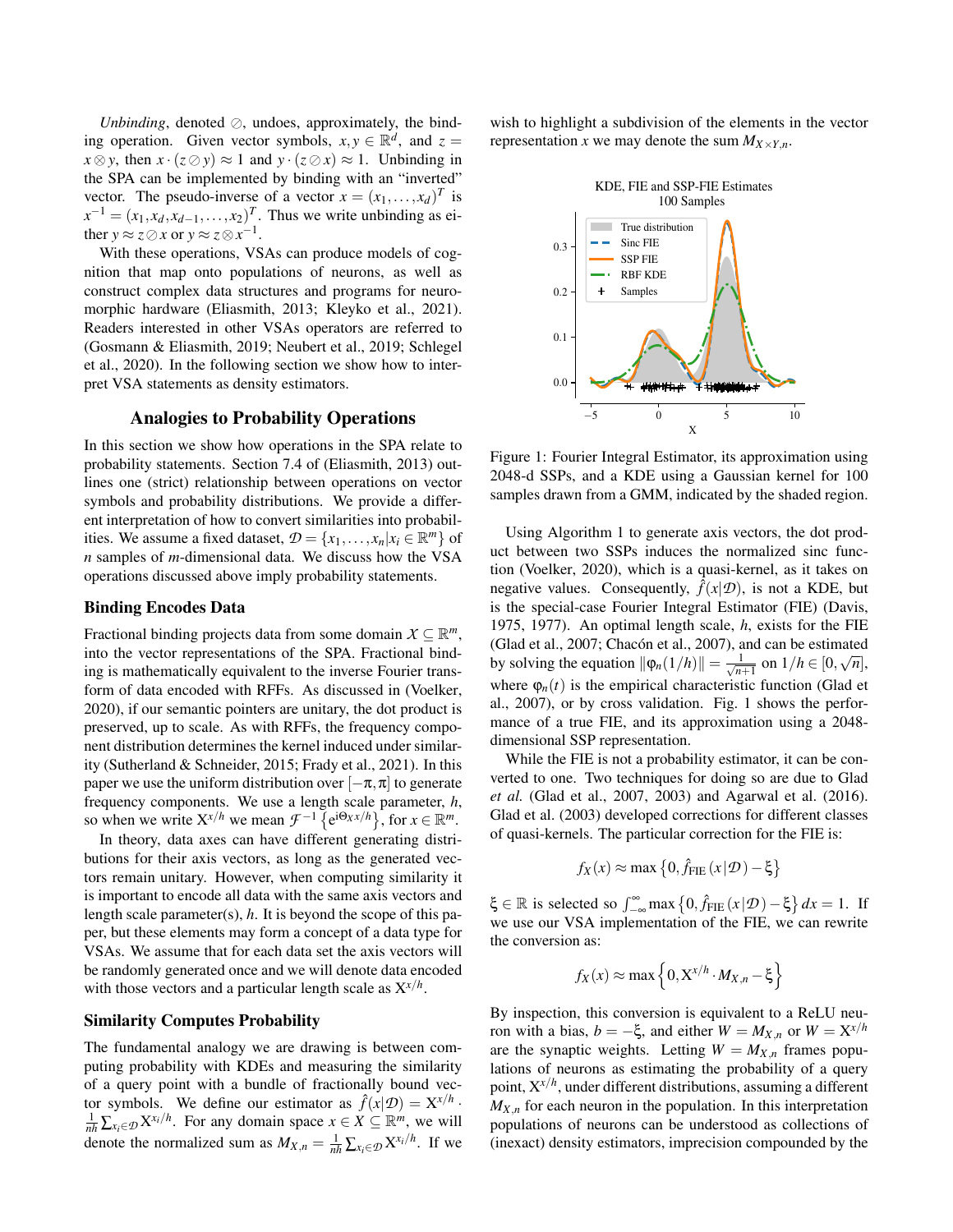differences between ReLU and biological neurons' transfer functions. A population of neurons could be used as a boosted version of a KDE. In the same way, each neuron could be understood to represent a distribution conditioned on a random variable. On the other hand, if  $W = X^{x/h}$  then a population of neurons could be sampling the domain of the probability distribution represented by  $M_{X,n}$ , similar to the technique used in (Sharma et al., 2017). In the case where the memory,  $M_{X,n}$ , contains only one encoded point, this network would be an explicit probability code (Ma et al., 2008).

An alternative to the ReLU-style conversion is developed by Agarwal et al. (2016). Here the FIE output is squared,  $f(x) \approx ||\phi_X(x;h) \cdot M'_X$  $\int_{X,n}^{\infty}$  | 2, using a modified version of our standard memory term  $M'_{X,n} = \sum_{x_i \in \mathcal{D}} c_i X^{x_i/h}$ . The modification requires solving for a set of weighting parameters,  $c_i$ . This technique is used by (Frady et al., 2021), to construct KDEs using a VSA. We observe that conversion of Agarwal et al. (2016) at least superficially resembles Born's rule for converting the quantum wave function into a probability (Born, 1926), hinting at a deeper connection between models of cognition based on quantum theory (Pothos & Busemeyer, 2013), as suggested by Stewart and Eliasmith (2013).

Both conversions have parameters that must be solved for and we do not comment on which method is preferable. Agarwal et al. (2016) provides an efficient method for solving for the weighting parameters, but it does require evaluating the Gram matrix. Solving for Glad *et al.*'s ξ requires computing the integral of a non-linear function of a VSA estimator. Regardless of the chosen conversion, the analogies to probability operations laid out in this paper hold. In this paper the symbol  $\stackrel{C}{\approx}$  indicates that operations on vector symbols are approximating a density, using one of the above conversions, *C*, and indicate converted values by  $f_X(x) \approx C[X^{x/h} \cdot M_{X,n}].$ 

## Bundling Updates Beliefs

Updating a belief with observations is vector addition. If we have a memory unit,  $M_{n-1} = \frac{1}{(n-1)h} \sum_{x_i \in \mathcal{D}_{n-1}} X^{x_i/h}$ , then updating the memory, and the distribution, is simply updating the running mean  $M_n$ . To ensure the KDE stays normalized by the number of samples we should write the update as:

$$
M_{X,n} = \frac{1}{nh} X^{x_n/h} + \frac{n-1}{n} M_{X,n-1}
$$

If  $M_{X,n}$ , is represented by a population of neurons there is a concern of saturating the activity of the population. If the running average is computed exactly, then the length of  $M_{X,n}$ should stay at 1, but computing the exact average requires an unbounded representation for *n*.

There is an implementation concern of whether or not to store the memory as a normalized or unnormalized sum. In either case, if the desire is to operate with normalized quasiprobabilities then there is a need to keep track of the length scale, *h*, and the number of data points in the kernel estimator. However, if an unnormalized  $M_{X,n}$  is being represented by a population of neurons, there is the risk of saturating the activity of the neurons. It has been suggested that the saturation could act as a form of normalization (Eliasmith, 2013, §7.4).

### Unbinding is Analogous to Conditioning

There are three ways to understand the unbinding operator acting on fractionally bound representations. First,  $X^{x/h}$  ⊗  $Y^{y/h} \odot Y^{y'/h}$  can be viewed as shifting the representation *y'* units along the *Y*-axis. Committing to all query points being evaluated at  $y = 0$  uncovers two other interpretations of unbinding. The second interpretation of unbinding is currying the evaluation of a joint probability distribution, *i.e.*  $g(X) = f(X, Y = y) \stackrel{C}{\approx} X^{x/h} \otimes Y^0 \cdot \sum_{x_i, y_i \in \mathcal{D}} X^{x_i/h} \otimes Y^{\frac{y_i - y}{h}}.$  Finally, recognizing that  $f(X|Y = y) = \frac{1}{\eta}f(X, Y = y)$ , then the unbinding operator can be understood as an unnormalized conditioned distribution. Normalizing the conditional distribution will require either memory or time, as we show below.

Encoding a 2-dimensional distribution with observations *D* ⊆ *X* × *Y* in the usual way,  $M_{XY,n} = \frac{1}{nh} \sum_{(x_i, y_i) \in D} X^{x_i/h}$  ⊛  $Y^{y_i/h}$ . To condition  $M_{XY,n}$  on an observation,  $Y = y$ , we unbind the value *y* from the sum,  $M_{XY,n}$ , giving us:

$$
M_{XY,n}\oslash \mathrm{Y}^{\mathrm{y}/h}=\sum_{(x_i,\mathrm{y}_i)\in\mathcal{D}} \mathrm{X}^{x_i/h}\otimes \mathrm{Y}^{\frac{\mathrm{y}_i-\mathrm{y}}{h}}
$$

Taking the dot product between a query point  $X^{x/h} \otimes Y^{y'/h}$ and the unbound memory,  $M_{X|Y=y,n} = M_{XY,n} \oslash Y^y$ , then the result should be:

$$
\begin{aligned} \mathbf{X}^{x/h} & \otimes \mathbf{Y}^{y'/h} \cdot M_{X|Y=y,n} \\ &= \mathbf{X}^{x/h} \otimes \mathbf{Y}^{y'/h} \cdot \sum_{(x_i, y_i) \in \mathcal{D}} \mathbf{X}^{x_i/h} \otimes \mathbf{Y}^{(y_i-y)/h} \end{aligned}
$$

Setting  $y' = 0 \implies X^{x/h} \otimes Y^0 = X^{x/h}$ , meaning  $X^{x/h}$ .  $(M_{XY,n} \oslash Y^{\gamma/h})$  is a valid similarity. The result is analogous to the joint probability of the query point  $X = x$  with a fixed  $Y = y$ . It can be converted to a kernel-smoothed estimate of  $\sum_{x_i \in \mathcal{D}} X^{x_i/h}$  near  $Y = y$  by a location-dependent normalizing term (Wand & Jones, 1995). This requires keeping a separate memory for the conditioning variables, as seen below. However, because the similarities can be negative, we may estimate  $\pm f(x|y)$ . Thus we convert before normalizing, to effect a conditional kernel density estimator (Rosenblatt, 1969)

$$
f(X|Y=y) \approx \frac{C[X^{x/h} \cdot M_{X|Y=y,n}]}{C[Y^{y/h} \cdot M_{Y,n}]}
$$

where  $M_{Y,n} = \sum_{x_i, y_i \in \mathcal{D}} Y^{y_i/h}$ . This adds a burden of maintaining memory for every set of conditioning variables. Alternatively, one could normalize by the sum of all possible values of *x*, re-writing it as:

$$
f(X|Y=y) \approx \frac{1}{\eta} C[X^{x/h} \cdot M_{X|Y=y,n}]
$$

where  $\eta = \int_{\mathcal{X}} C[X^{x/h} \cdot M_{X|Y=y,n}] dx$ . This approach requires the time and mechanisms to compute η. To demonstrate the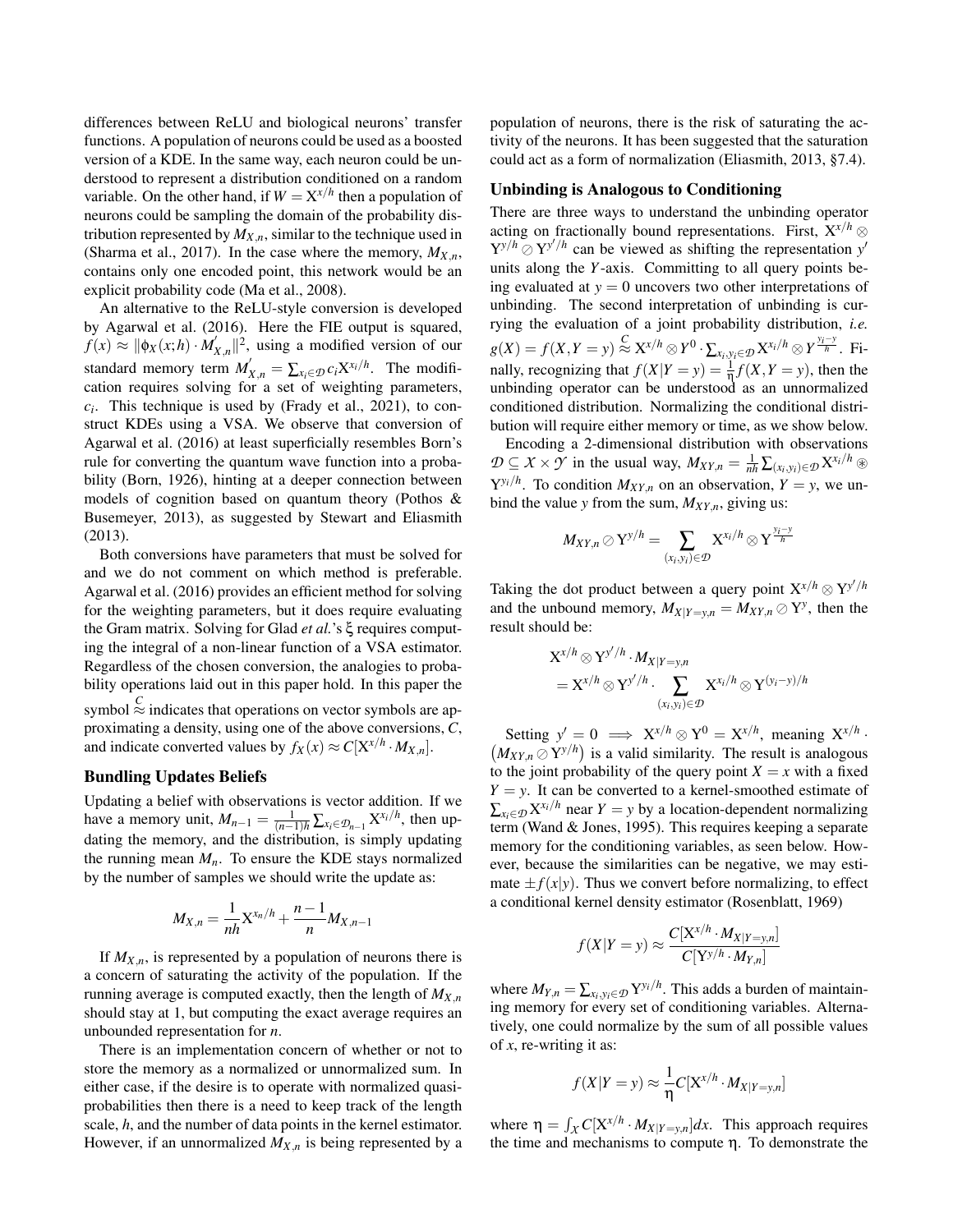performance of the conditioned distribution we compare a 2D Gaussian distribution with the analytical solution to conditioning, and the quasi-distribution induced by unbinding.

We created a bundle of  $n = 5000$  observations sampled from the distribution  $(x y)^T \sim \mathcal{N} \left( \mathbf{0}, \begin{bmatrix} 1 & 0.5 \\ 0.5 & 1 \end{bmatrix} \right)$ . We computed the solution to  $P(Y|X=x)$  for the conditioning values  $x \in \{-2, -1, 0, 1, 2\}$ , shown in the top row of Fig. 2, and computed  $M_{Y|X=x,n}$ . The SSP-FIE estimated distribution is given in the bottom row of Fig. 2. As with the 1D distribution, we used a 2047-d SSP representation. The mean of the distribution was computed using Born's rule and a normalizing constant,  $\eta \approx \int_{-\infty}^{\infty} ||X^{x/h} \cdot M_{X|Y,n}||^2 dx$ . This requires recomputing the normalizing constant, as does the approach of Glad *et al.*. In either case, we assert that  $M_{Y|X,n}$  contains information that can approximate the conditional distribution.

## Other Operations

To further expand on the above relationships we show how some standard probability operations can be implemented using bundles of fractionally bound vector symbols. We explain how to compute marginal distributions, entropy, and mutual information, and sketch how to sample from this distribution representation.

Marginalization produces a distribution over a subset of variables  $U \subset V$  from a distribution over the variables *V*. This is conducted by integrating over the marginalized variables. In math:  $f_X(x) = \int_{\mathcal{Y}} f_{XY}(x, y) dy$ . Using our analogy we can re-write the marginalization process as

$$
f_X(x) \stackrel{C}{\approx} \int_{\mathcal{Y}} X^{x/h} \otimes Y^{y/h} \cdot \left( \sum_{(x_i, y_i) \in \mathcal{D}} X^{x_i/h} \otimes Y^{y_i/h} \right) dy
$$

and since binding and the dot product distribute over addition:

$$
f_X(x) \stackrel{C}{\approx} \left( X^{x/h} \otimes \int_{\gamma} Y^{y/h} dy \right) \cdot \left( \sum_{(x_i, y_i) \in \mathcal{D}} X^{x_i/h} \otimes Y^{y_i/h} \right)
$$

Note that  $\int_{\mathcal{Y}} Y^{y/h} dy$  is another vector, and can be approximated by sampling the space *Y*, or it can be computed directly if the range of integration is finite. Denote  $\Phi_Y = \int_{\mathcal{Y}} Y^{y/h} dy$ , then marginalization becomes  $f_X(x) \stackrel{C}{\approx} (X^{x/h} \otimes \Phi_Y) \cdot M_{XY,n}$ . Assuming that  $X^{x/h}, \Phi_Y$ , and  $M_{XY,n}$  are column vectors, noting that convolution is commutative, and that circular convolution can be written as a matrix-vector product between one argument and the circulant matrix,  $Circ(\cdot)$ , of the other argument, we can make the following simplification:

$$
\left(\mathbf{X}^{x/h} \otimes \mathbf{\Phi}_{Y}\right) \cdot M_{XY,n} = \left(\operatorname{Circ}(\mathbf{\Phi}_{Y})\mathbf{X}^{x/h}\right)^{T} M_{XY,n} \qquad (1)
$$

$$
= X^{x/h} \cdot (\text{Circ}(\Phi_Y)^T M_{XY,n}) \qquad (2)
$$

So there is a linear map that marginalizes  $M_{XY,n}$ . The SSP estimator and the true marginalized distribution of the multivariate distribution over  $(x y)^T$  is shown in Fig. 3.

Sampling from a KDE is fairly easy: randomly select a point in the dataset, then sample from the kernel function centred at that point. Compressing data points into a vector prevents direct sampling, further, the similarity-induced kernel is not a true kernel function. Rejection sampling could work for sampling from  $M_{X,n}$ , but it requires logic for the acceptance/rejection of generated samples and a mechanism for generating the initial random samples. Research into synaptic sampling (Elliott & Eliasmith, 2009; Buesing et al., 2011; Kappel et al., 2015) and basal ganglia models (Stewart et al., 2010) may provide some benefit.

**Entropy**  $(\hat{H}_t)$ , a non-linear function of probability, can be estimated online by sampling observations  $X^{x/h} \sim G(M_{X,n}),$ and updating a running average of their negative log probabil- $\hat{H}_t = \frac{1}{t} \left( -\log \left( C[X^{x/h} \cdot M_{X,n}] \right) \right) + \frac{t-1}{t} \hat{H}_{t-1}$ . Representing an unbounded number of observations, *t*, in a neural network is challenging. Alternatives to an exact running average include low-pass filtering and computing entropy over a fixed window of samples.

Entropy can also be estimated in one additional time step, at the cost of memory. The single time step entropy computation relies on recognizing that in the Glad's conversion,  $f(x) = \max\{0, X^{x/h} \cdot M_{X,n} - \xi\}$ , either  $X^{x/h}$  or  $M_{X,n}$  can be the synaptic weights of a neuron. For sample points,  $x_s \in X_S$ , one can construct a neural network with a weight matrix, *WS*:

$$
W_S = \begin{bmatrix} | & | & | \\ \mathbf{X}^{x_1/h} & \mathbf{X}^{x_2/h} & \cdots & \mathbf{X}^{x_S/h} \\ | & | & | & | \end{bmatrix}^T
$$

and output  $a(M_{X,n}) = max\{0, W_S \cdot M_{X,n} - \xi\}$ . Then  $a(M_{X,n})$ is a vector of the probabilities of the samples *XS*. Approximate entropy can be computed  $\hat{H} = \frac{1}{S} \sum_{i=1}^{S} -\log(a_i(\hat{M}_{X,n}))$ . The negative log can be computed by a single layer neural network, trained using *transformation* principle of the Neural Engineering Framework (Eliasmith & Anderson, 2003).

Mutual Information is a useful tool in a number of applications, including action selection for information gain (e.g., Loredo, 2003; Krause et al., 2008; Arora et al., 2019). Shannon Mutual Information is defined  $\mathbb{E} \left[ \log \left( \frac{f_{XY}(X,Y)}{f_Y(X)f_Y(Y)} \right) \right]$  $\left[\frac{f_{XY}(X,Y)}{f_X(X)f_Y(Y)}\right]$ . As with entropy, mutual information can be computed by timeaveraged sampling, or by sampling the domain(s).

If *X* is a space of actions and *Y* is a space of observations, mutual information can be used to guide action selection by optimizing the objective  $x = \arg \max$ *x*∈*X*  $\mathbb{E} \left[ \log \left( \frac{f_{XY}(X,Y)}{f_{Y}(X) f_{Y}(Y)} \right) \right]$  $\frac{f_{XY}(X,Y)}{f_X(X)f_Y(Y)}\bigg)\bigg].$ Rewriting the objective  $x = \arg \max \mathbb{E} \left[ \log \left( \hat{f}(Y | X = x) \right) \right]$  –  $\mathbb{E} \left[ \log \left( \hat{f}(Y) \right) \right]$  shows we need two estimates. From our previous results we know we can rewrite  $\hat{f}(Y|X=x) = C[W_Y]$ .  $M_{XY,n} \oslash X^{x/h}$ ,  $\hat{f}(Y) = C[W_Y \cdot \text{Circ}(\Phi_X)^T M_{XY,n}$ . *W<sub>Y</sub>* is the weights of a neural network sampling the domain  $\mathcal{Y}$ , as for entropy. It should be possible to construct a neural network that outputs the expected information gain of an action, X*x*/*<sup>h</sup>* , for  $M_{XY,n}$ . Closing the loop should be possible using neural optimization techniques like the LCA optimization algorithm (Rozell et al., 2008; Shapero et al., 2014).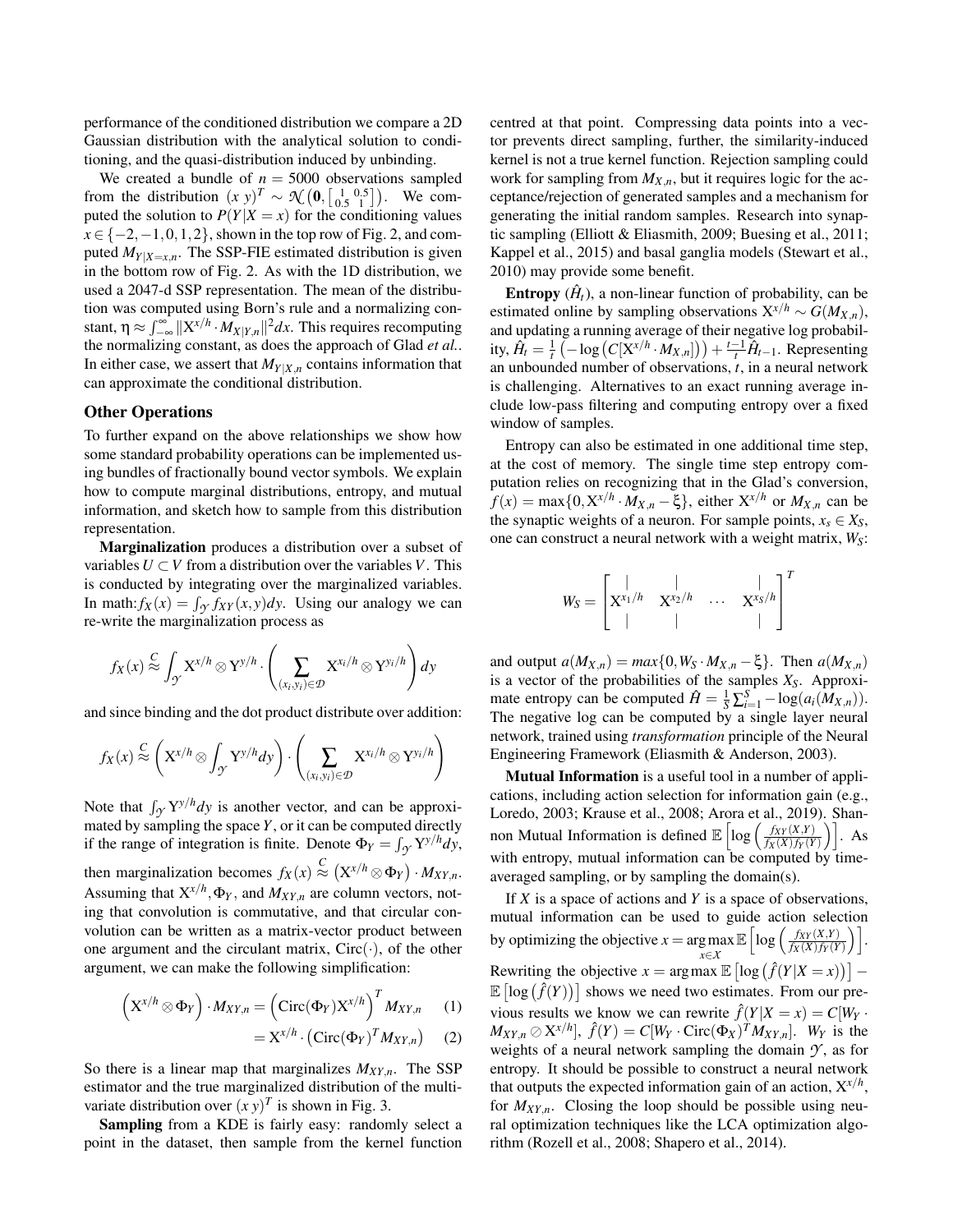

Figure 2: Conditioned distributions and their estimate from one sampling of 5000 observations. There is error between the true,  $\mu$ , and estimated means,  $\hat{\mu}$ , for each conditioned distribution, however, we see the estimated mean in all cases shifts in the correct direction.



Figure 3: The multivariate distribution marginalized over *Y* and the SSP-FIE estimator using 5000 samples.

## **Discussion**

There are two benefits of this framing of bundles of SSPs. First, it lets us interpret SSP representations as probabilistic statements. Second, it frames VSAs as a language for programming neuromorphic hardware to compute probabilities, possibly in constant time. However, there are some considerations for this approach: The accuracy of kernel approximations induced by similarity may be further limited by hardware, e.g., maximum firing rates, bit precision, and so on.

As well, *a priori* selection of the length scale, *h*, may not be suitable for online operations. It is not immediately obvious how to adjust *h* online, or how to implement that optimization as a learning rule for a neural network. Similarly, the FIE to KDE conversion parameters, Glad *et al.*'s bias term, ξ, and the Born rule normalizing constant, must be modified for new observations.

Working with non-normalized probabilities is possible, but may saturate neural populations. Avoiding saturation requires some form of forgetting, but what kind of forgetting is best for an application, and what this implies for the probability estimates, remains to be determined. A fixed discount factor in the range  $[0,1]$ , instead of computing the running average, would produce exponential decay, inducing something like a recency bias. Conversely, saturation could provide normalization, as suggested by Eliasmith (2013).

We do not consider the neurological plausibility of inter-

preting SSP-probability statements as models of biology. If one neuron can represent a probability distribution, why are there so many neurons? It could be that neural populations represent boosted estimates of the true density estimate, or that more than one density is being represented, or that they are compensating for the discrepancies between the transfer functions of biological neurons and the ReLU function used in the Glad-style transformation.

Furthermore, algorithms for optimizing hyperparameters, and their implemented in neuromorphic hardware remain to be determined. As well, the choice of particular kernels have implications for biology (see Dumont & Eliasmith, 2020). In this paper we restrict ourselves to one quasi-kernel, but it should be possible to implement products of kernels, through binding, and addition of kernels through the concatenation of hypervectors. The search for network architectures that produce desirable kernels and probability statements is an open challenge that could benefit from existing research in neural architecture search. Further, we would like to explore modelling the probabilities of mixed integer and real-valued data, as well as more complex structured data, like those discussed in (Eliasmith, 2013; Voelker et al., 2021; Frady et al., 2021).

## Conclusion

In this paper we have illustrated a connection between representations in the SPA and operations on probability distributions. Specifically, we have sketched novel methods for conditioning distributions and computing entropy and mutual information using HRRs. VSAs have garnered interest for combining symbolic and connectionist models of cognition, and more recently as a programming framework for neuromorphic computers (e.g., Mundy, 2017). The results in this paper show that VSAs can act like a *probabilistic* programming language, and can build probabilistic models of cognition. Open questions remain about best choices for implementation, and the limitations of hardware, but the connection between kernel methods and VSAs allows us to bring probabilistic models to cognitive modelling and neuromorphic computing.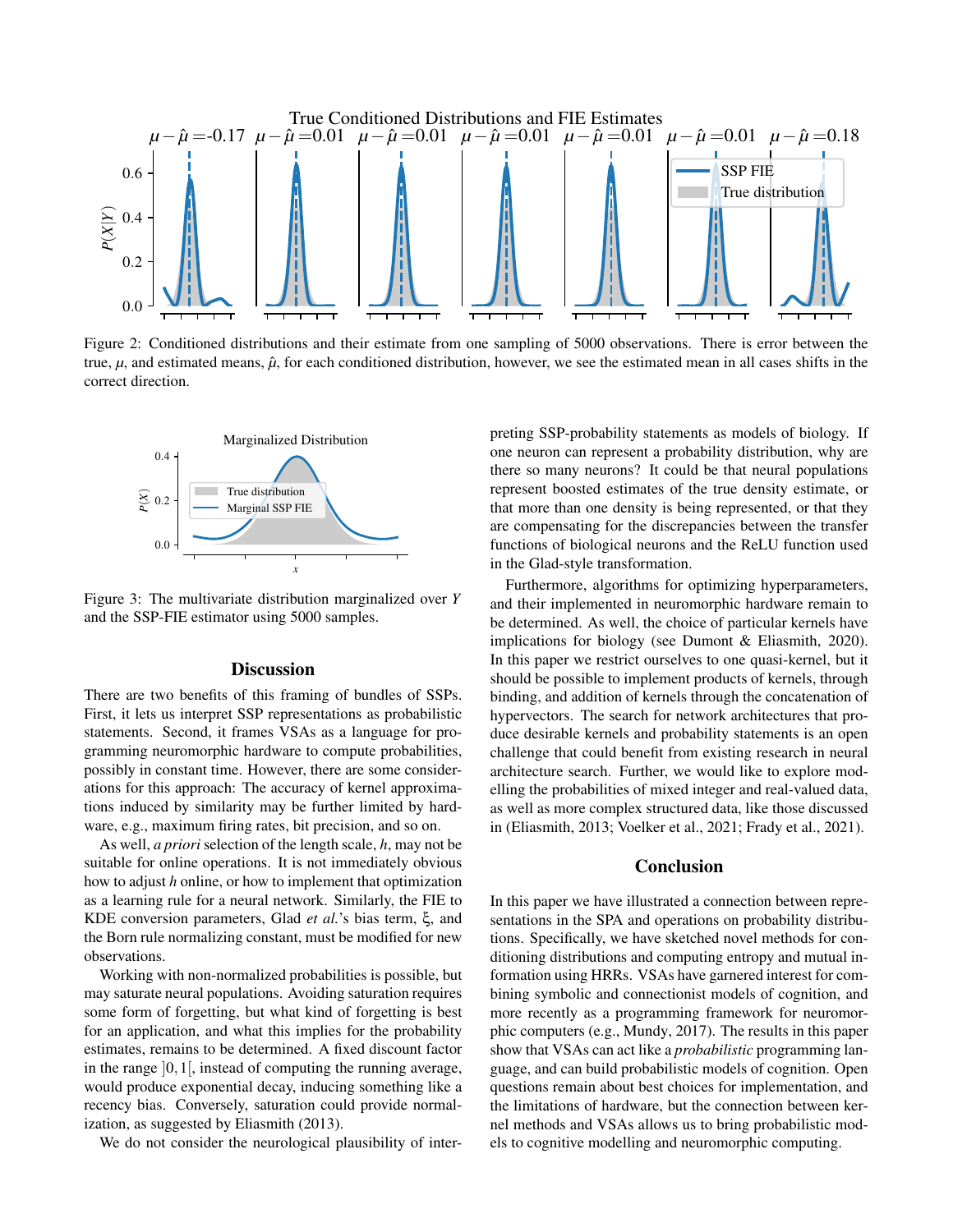## Acknowledgments

The authors would like to thank Nicole Sandra-Yaffa Dumont, Drs. Jeff Orchard, Bryan Tripp, and Terry Stewart for discussions that helped improve this paper. This work was supported by CFI and OIT infrastructure funding as well as the Canada Research Chairs program, NSERC Discovery grant 261453, NUCC NRC File A-0028850, and AFOSR grant FA9550-17-1-0026.

#### References

- Agarwal, R., Chen, Z., & Sarma, S. V. (2016). A novel nonparametric maximum likelihood estimator for probability density functions. *IEEE transactions on pattern analysis and machine intelligence*, *39*(7), 1294–1308.
- Arora, A., Furlong, P. M., Fitch, R., Sukkarieh, S., & Fong, T. (2019). Multi-modal active perception for information gathering in science missions. *Autonomous Robots*, *43*(7), 1827–1853.
- Bogacz, R. (2015). Optimal decision making in the corticobasal-ganglia circuit. In *An introduction to model-based cognitive neuroscience* (pp. 291–302). Springer.
- Born, M. (1926). Quantenmechanik der stoßvorgänge. *Zeitschrift fur Physik ¨* , *38*(11), 803–827.
- Buesing, L., Bill, J., Nessler, B., & Maass, W. (2011). Neural dynamics as sampling: a model for stochastic computation in recurrent networks of spiking neurons. *PLoS computational biology*, *7*(11), e1002211.
- Chacón, J., Montanero, J., Nogales, A., & Pérez, P. (2007). On the existence and limit behavior of the optimal bandwidth for kernel density estimation. *Statistica Sinica*, *17*(1), 289–300.
- Davis, K. B. (1975). Mean square error properties of density estimates. *The Annals of Statistics*, 1025–1030.
- Davis, K. B. (1977). Mean integrated square error properties of density estimates. *The Annals of Statistics*, 530–535.
- Dumont, N., & Eliasmith, C. (2020). Accurate representation for spatial cognition using grid cells. In *Cogsci.*
- Eliasmith, C. (2013). *How to build a brain: A neural architecture for biological cognition*. Oxford University Press.
- Eliasmith, C., & Anderson, C. H. (2003). *Neural engineering: Computation, representation, and dynamics in neurobiological systems*. MIT press.
- Elliott, L., & Eliasmith, C. (2009). Mcmc with spiking neurons. In *Nips workshop on bayesian inference in the brain.*
- Frady, E. P., Kleyko, D., Kymn, C. J., Olshausen, B. A., & Sommer, F. T. (2021). Computing on functions using randomized vector representations. *arXiv preprint arXiv:2109.03429*.
- Glad, I. K., Hjort, N. L., & Ushakov, N. (2007). Density estimation using the sinc kernel. *Preprint Statistics*, *2*, 2007.
- Glad, I. K., Hjort, N. L., & Ushakov, N. G. (2003). Correction of density estimators that are not densities. *Scandinavian Journal of Statistics*, *30*(2), 415–427.
- Gosmann, J., & Eliasmith, C. (2019, 05). Vector-derived transformation binding: An improved binding operation for

deep symbol-like processing in neural networks. *Neural Computation*, *31*(5), 849-869. doi: 10.1162/neco a 01179

- Kappel, D., Habenschuss, S., Legenstein, R., & Maass, W. (2015). Synaptic sampling: a bayesian approach to neural network plasticity and rewiring. *Advances in neural information processing systems*, *28*, 370–378.
- Kleyko, D., Davies, M., Frady, E. P., Kanerva, P., Kent, S. J., Olshausen, B. A., ... et al. (2021). Vector symbolic architectures as a computing framework for nanoscale hardware. *arXiv preprint arXiv:2106.05268*.
- Komer, B. (2020). *Biologically inspired spatial representation* (Unpublished doctoral dissertation). University of Waterloo.
- Krause, A., Singh, A., & Guestrin, C. (2008). Near-optimal sensor placements in gaussian processes: Theory, efficient algorithms and empirical studies. *Journal of Machine Learning Research*, *9*(2).
- Loredo, T. (2003). Bayesian adaptive exploration in a nutshell. *Statistical Problems in Particle Physics, Astrophysics, and Cosmology*, *1*, 162.
- Ma, W. J., Beck, J. M., & Pouget, A. (2008). Spiking networks for bayesian inference and choice. *Current opinion in neurobiology*, *18*(2), 217–222.
- Mundy, A. (2017). *Real time spaun on spinnaker functional brain simulation on a massively-parallel computer architecture*. The University of Manchester (United Kingdom).
- Mutnỳ, M., & Krause, A. (2019). Efficient high dimensional bayesian optimization with additivity and quadrature fourier features. *Advances in Neural Information Processing Systems 31*, 9005–9016.
- Neubert, P., Schubert, S., & Protzel, P. (2019). An introduction to hyperdimensional computing for robotics. *KI-Kunstliche Intelligenz ¨* , *33*(4), 319–330.
- Pecevski, D., Buesing, L., & Maass, W. (2011). Probabilistic inference in general graphical models through sampling in stochastic networks of spiking neurons. *PLoS computational biology*, *7*(12), e1002294.
- Plate, T. A. (1995). Holographic reduced representations. *IEEE Transactions on Neural networks*, *6*(3), 623–641.
- Plate, T. A. (2003). Holographic reduced representation: Distributed representation for cognitive structures.
- Pothos, E. M., & Busemeyer, J. R. (2013). Can quantum probability provide a new direction for cognitive modeling? *Behavioral and brain sciences*, *36*(3), 255–274.
- Rahimi, A., Recht, B., et al. (2007). Random features for large-scale kernel machines. In *Nips* (Vol. 3, p. 5).
- Rosenblatt, M. (1969). Conditional probability density and regression estimators. *Multivariate analysis II*, *25*, 31.
- Rozell, C. J., Johnson, D. H., Baraniuk, R. G., & Olshausen, B. A. (2008). Sparse coding via thresholding and local competition in neural circuits. *Neural computation*, *20*(10), 2526–2563.
- Schlegel, K., Neubert, P., & Protzel, P. (2020). A comparison of vector symbolic architectures. *arXiv preprint arXiv:2001.11797*.